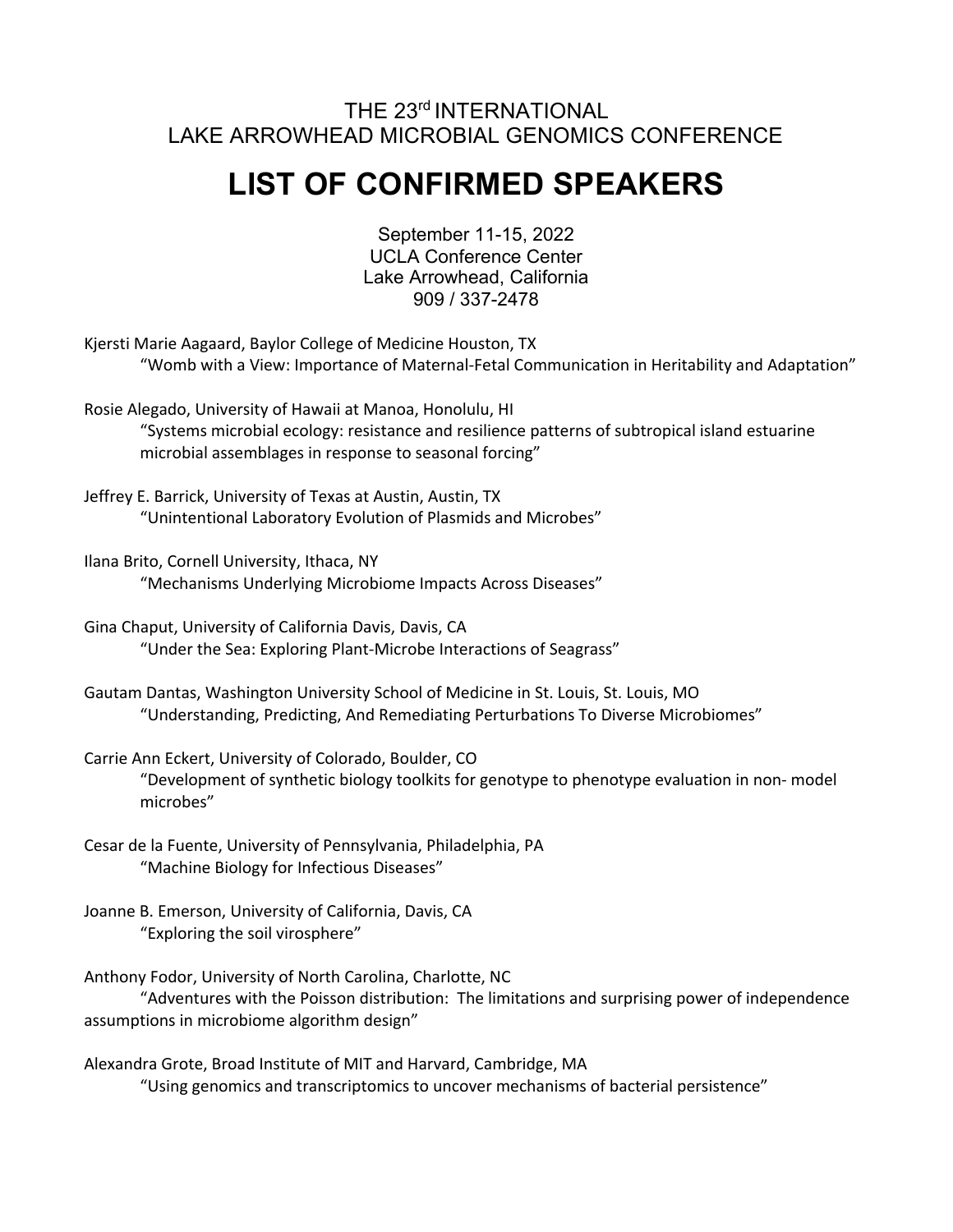- Laura Hug, University of Waterloo, Waterloo, Ontario, Canada "Microbial interactions in municipal landfills - methane and more"
- Katherine Paige Lemon, Baylor College of Medicine, Houston, TX "In the search for beneficial bacteria, follow your nose!"
- Asaf Levy, The Hebrew University of Jerusalem, Jerusalem, Israel "Systematic Discovery and Characterization of Microbial Toxins"
- Tami Lieberman, Massachusetts Institute of Technology, Cambridge, MA "De Novo Mutations in Human Microbiomes"
- Xiaoxia (Nina) Lin, University of Michigan, Ann Arbor, MI "Microdroplet enabled cultivation and dissection of bacterial communities"
- Allison J. Lopatkin, Barnard College of Columbia University, New York, NY "Genetic determinants of acquiring antibiotic resistance genes"
- Hosein Mohimani, Carnegie Mellon University, Pittsburgh, PA "Computational methods for natural product discovery from microbial communities by integrating mass spectrometry and metagenome mining"
- Aindrilla Mukhopadhyay, Lawrence Berkeley Laboratory, Berkeley, CA "Systems Biology Approaches to Scalable Bioproduction Hosts"
- Trent Northen, Lawrence Berkeley Laboratory, Berkeley, CA "Feeding My Friends: Examining Metabolite Exchange in the Rhizosphere"
- Connie Rojas, University of California Davis, Davis, CA "Microbiome variation and function in wild and domestic mammals"
- Adriana L. Romero-Olivares, New Mexico State University, Las Cruces, NM "Fungal responses to climate change and impacts to our ecosystems"
- Jason Stajich, University of California, Riverside, CA "Volatile Messages: Fungal-Bacterial Communication"
- Cameron Thrash, University of Southern California, Los Angeles, CA "Illuminating bacterioplankton evolution and function through genomics"
- Paul Turner, Yale School of Medicine, New Haven, CT "Predicting evolutionary genetics of virus-bacteria interactions in patients receiving phage therapy"
- Daria Van Tyne, University of Pittsburgh, Pittsburgh, PA "Adaptation of Multidrug-Resistant Bacteria During Human Infection"
- Jean-Marie Volland, Joint Genome Institute, Berkeley, CA "Crossing bacterial boundaries. Larger and more complex than ever"